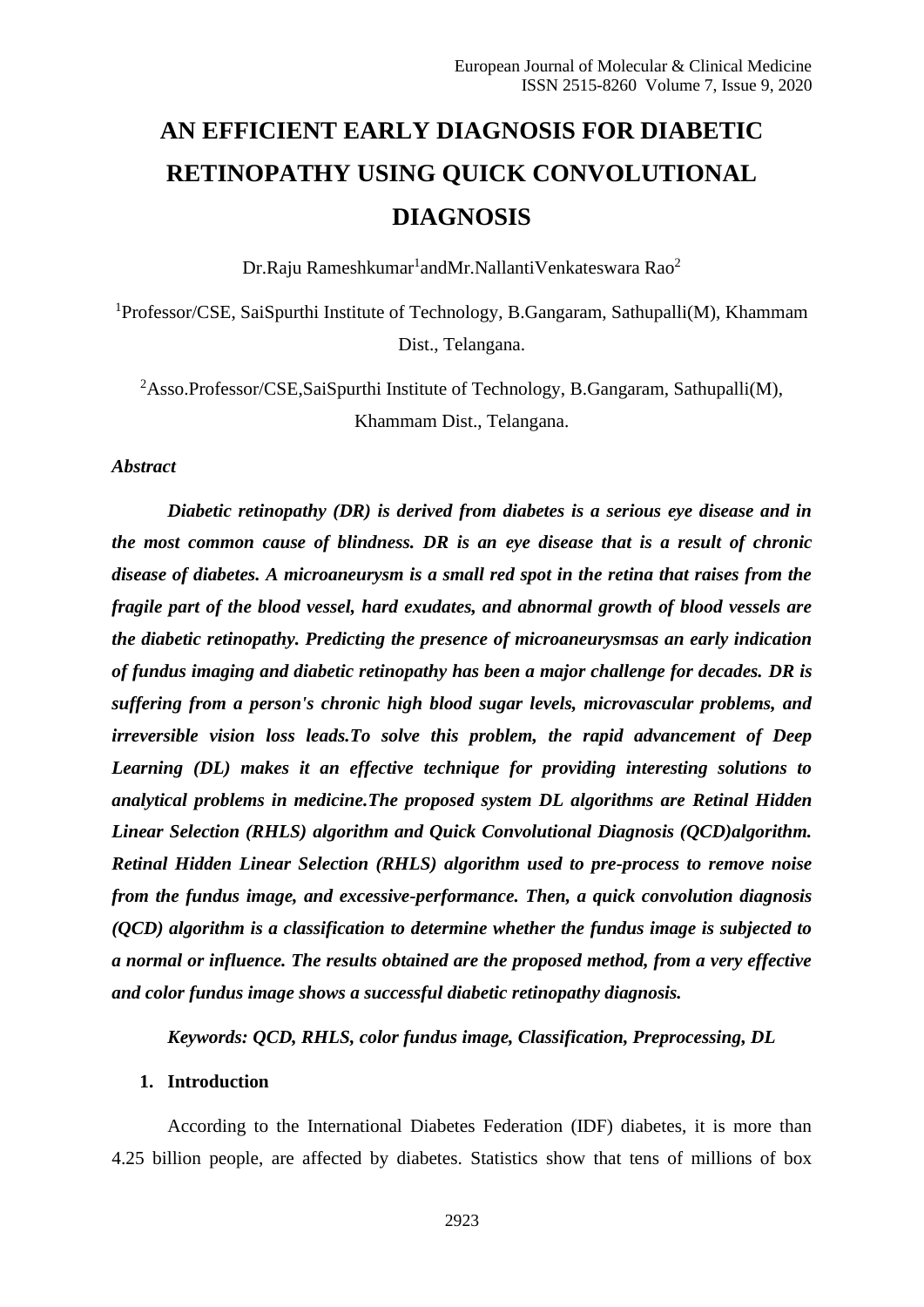attack has increased in the past two years. In 2015, have been reported and 415 million people. People who live in low-and middle-income countries, more susceptible to AIDS. The report is that in the next few years, become diabetes 6,290,000 people in the world. Diabetic retinopathy (DR) is a condition that causes damage to the eye retina. The problem is, not to the millions of people around the world, has been going on by all of the tools needed to diagnose diabetic retinopathy that is exposed to the doctors and the general public.

Diabetes is classified as type 1 or type 2 diabetes. Type 1 diabetes treatment is difficult and deadly, but type 2 diabetes, can be cured when you enter early. It can be detected by analysis of the retina in diabetic retinopathy that type 2 diabetes is known. Image processing technologies have been used by many researchers to detect the presence of DR in the retina.Type 2 diabetes is a common illness due to physical activity and stress. Diabetic forms include the retina, kidneys, and nervous system. Diabetic retinopathy in the eyes due to changes in diabetes, similarly, with kidney defects are known as diabetes mellitus. The flow of lipoproteins in the DR is due to the bursting of the nerves and the weakening of the blood vessels.

Patients and their families diagnosed with diabetic retina can be treated appropriately, which can prevent severe vision loss and blindness by maintaining an adequate quality of vision to relieve the disease. In addition to the obvious medical benefits, it is sustainable growth, must be achieved by significant positive economic results to maintain patience and self-operating. The main cause of blindness in the world, is DR. Diseases, for example, aneurysms, such as capillaries and erythema retina hemorrhage, at high vascular permeability onset symptoms of high fatty myocardial infarction has been implicated in several disorders in the fundus.

Micro aneurysms kinetics increase the risk of those who are mainly developing the stage of laser photocoagulation needs. Progress of the generally accepted pathology and DR of the retina can be slow in the initial stages of the disease only. These initial lesions (mainly microaneurysm and a small number of blood cells), patients affected have been studied to identify new opportunities for improving the treatment of the recurrent retina. Floating or flickering, blurred vision, sudden loss of vision, might be common symptoms of diabetic retinopathy.Diabetes of the retina blood vessels allows the retina, bleeding, exudates damage, and the presence of new blood vessels to be seen in the loss of vision or obstruction of diseases. Developmental and non-developmental stages: a two-stage disease progression.

2924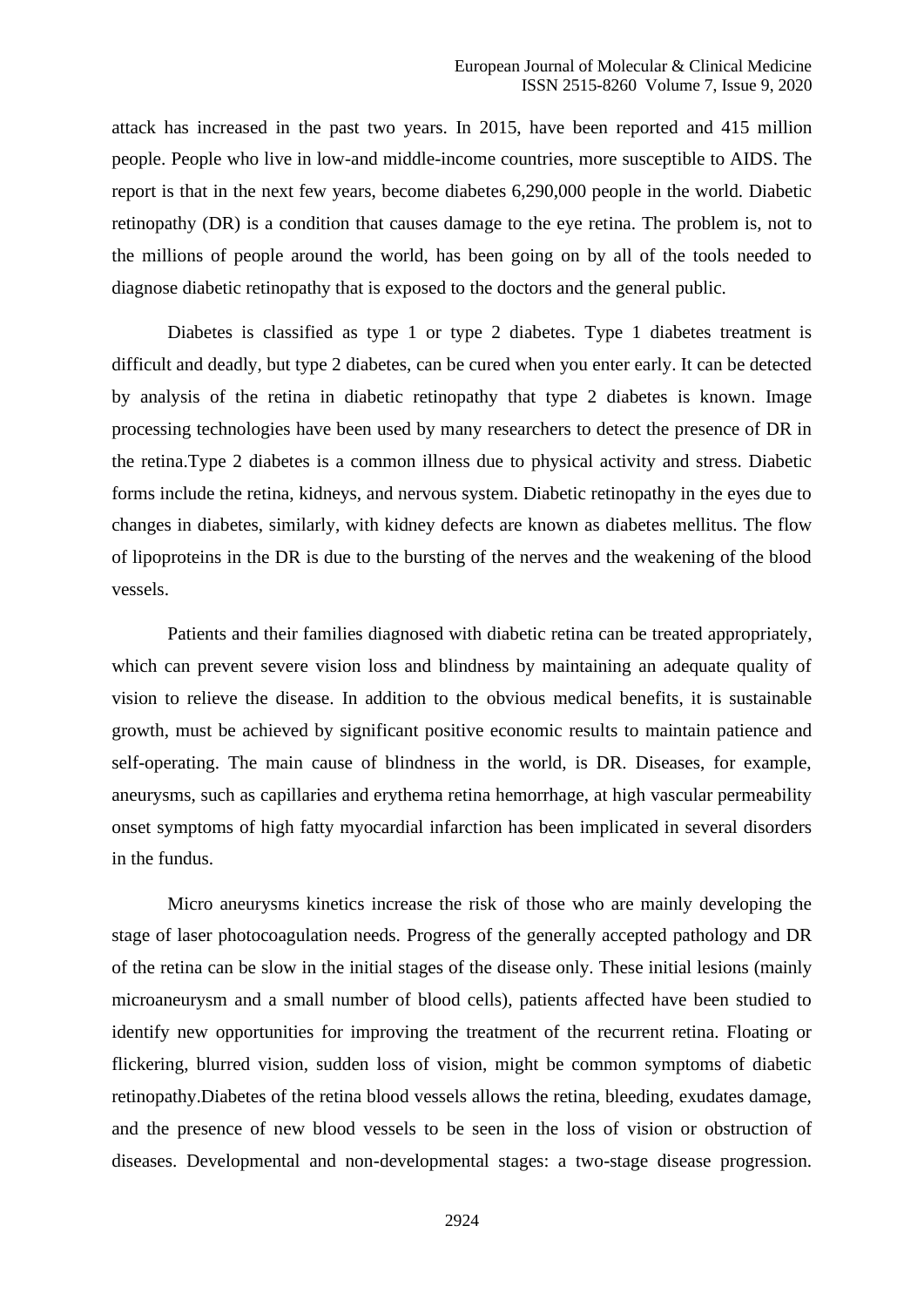Early proliferative and Non-proliferative stages detection (NPRD) therapy is an important one. Hard exudation, is one of the diabetic retinopathy symptoms of early detection.



Figure 1: Diabetic Retinopathy

[\[https://plessenophthalmology.com/diabetic-retinopathy/\]](https://plessenophthalmology.com/diabetic-retinopathy/)

A person with diabetes may be asymptomatic in the early stages and may be suffering from this for several years before it is diagnosed. Over time, the kidneys, peripheral nerves, feet, heart, and eyes are particularly vulnerable to circulation. If you have numbness or loss of consciousness in your legs, it seems that you have started to have what is referred to as peripheral neuropathy. This means that peripheral nerve damage reduces blood flow. Usually, when a person has a neurological illness, he or she has diabetic retinopathy.

When the swelling and moist, this leakage will reduce the sensitivity of the retina. In this way NPDR, many of the symptoms of retinal bleeding as a fine aneurysm, absorbent cotton (CWS) is, and follow the hard exudate, can be added hard exudate (HE). Also, NPDR, depending on the number and incidence of these lesions, mild, moderate, has been divided into severe of three stages.

Fundus imaging, because it is considered a candidate for the non-invasive screening, fundus imaging plays an important role in the diagnosis of the retina of diabetes. This type of success methods screening for the correctness and robust image processing and analysis methods for particular detecting an abnormality rely on accurate fundus image capture.

#### **2. Related Work**

Diabetes mellitus is a group of causes of long-term high blood sugar and metabolic diseases in the so-called chronic disease [1]. Values, data validation, feature selection, using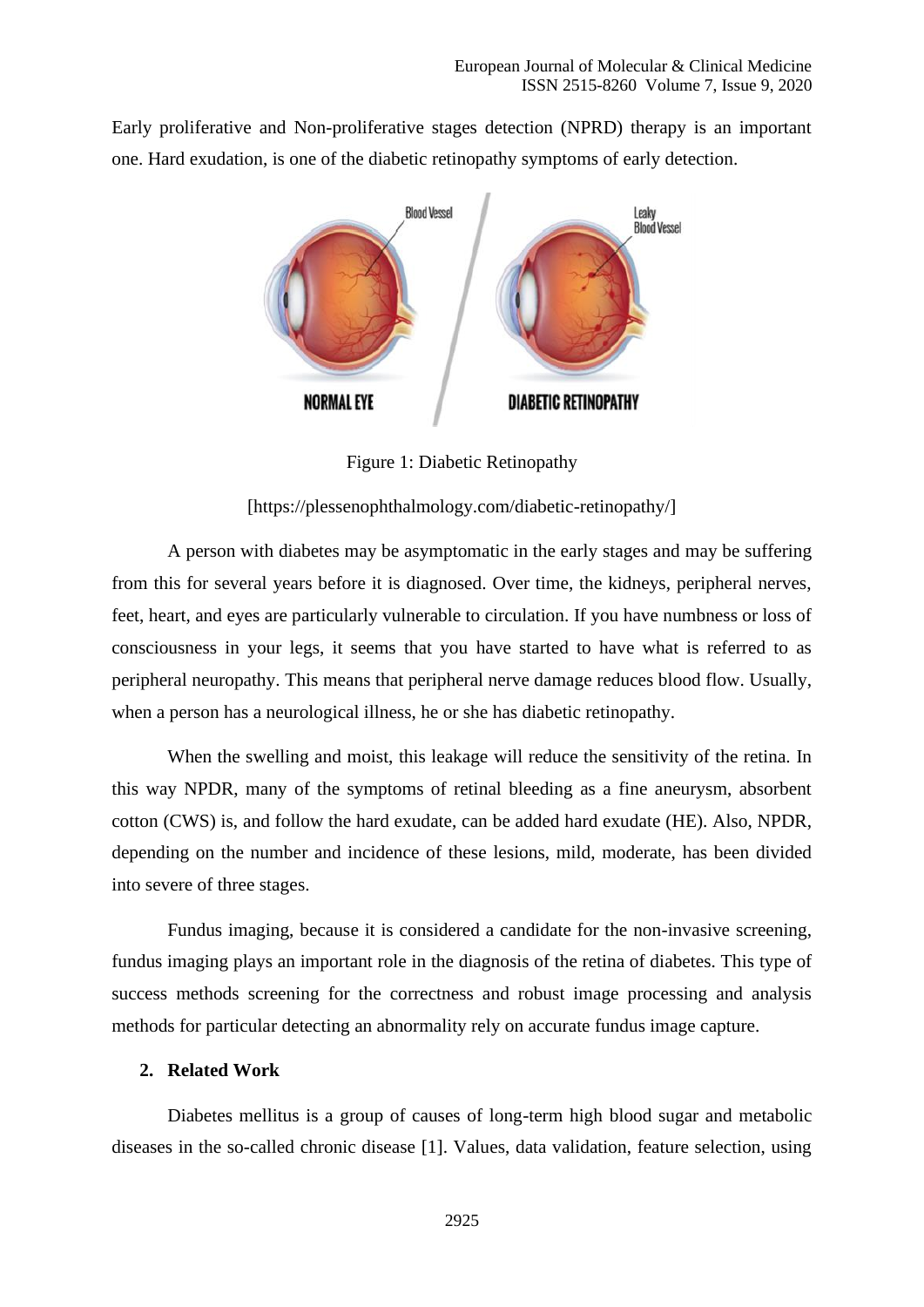the K times cross-validation, and various machine learning (ML) classifier, missing outliers existing refuse reasonable framework for predicting diabetes.

Diabetes can lead to blood sugar, which can cause the insulin in the body is increased, leading to several complications that affect such eye, kidney, nerve, such as the normal functioning of various organs. Diabetes classification, imbalance data on unbalanced data, and missing values (DMP\_MI) [2]. First of all, the normalization of the data of the missing values will be compensated by the author of the naive Bayes (backup) method. Since then, the adaptive synthesis sampling method has been adopted to reduce the influence of the class level of performance variations.

Early prognosis is, before it's too late and plays an important role in improving the quality of medical care, you can help the individual to avoid a dangerous health condition. Of a disease prediction model (DPM) as individual risk factors, it is to provide a preliminary prediction based on type 2 diabetes and hypertension. Technical SMOTETomek link (SMOTETomek) oversampling existing combined small number compiles several types of duplicate outlier distributed equilibrium data technical data for prediction Another forest base (I Forest) disease of including an integrated model) anomaly detection system[3].

HbA1c value is an important indicator of the important measure to control successfully the long-term average blood glucose, any type 1 diabetes. The previous system, we have the evaluation of HbA1c can be obtained from the daily blood sugar measurement of 5 to 12 weeks. They are, when the measurement cycle is insufficient, however, these methods suffer from low accuracy. The purpose of this study is to improve the accuracy and stability of these glitches and hemoglobin predicted time series glucose [4]. Prediction model of deep learning and new data-driven HbA1c value based on the neural network convolution.

Prediction of non-invasive diabetes is becoming increasingly important in the past ten years. After reviewing several human sera, acetone levels, human breathing, it seems to be a promising option for a good relationship between blood sugar levels and breathing. This establishes the acetone as acceptable biomarkers for exposure to diabetes. For the most common data analysis techniques [5] diagnose respiratory biomarkers for diagnosis uses feature extraction and classification methods. Existing methods, thereby further classification performance improvements, we are at significantly only been found to reduce the limitations associated with using these strategies.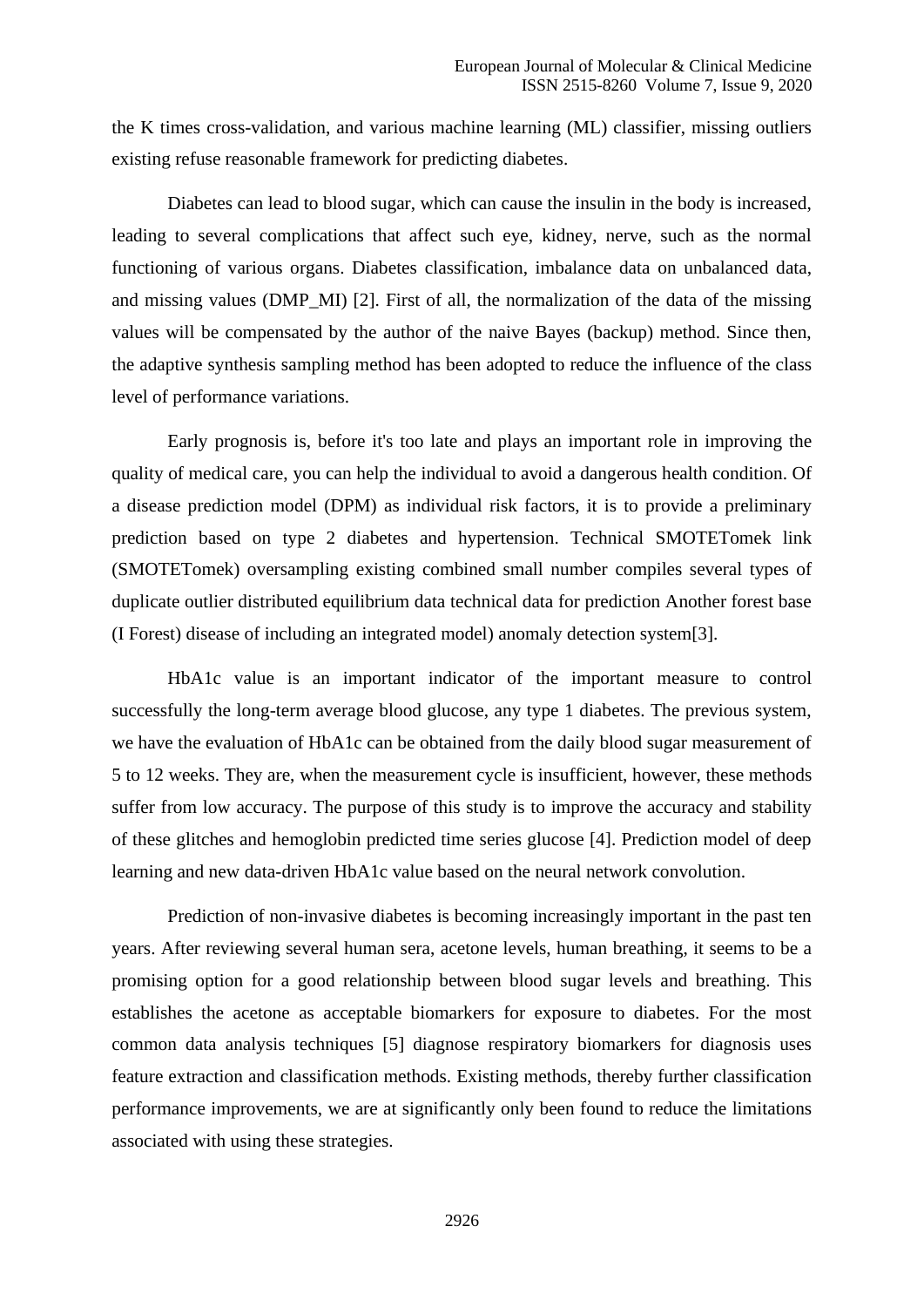Linear empirical models are used for the prevention of blood glucose prediction and risk for people with wide type 1 diabetes. Long prediction horizon (PH), a more accurate blood glucose prediction model, to avoid blood sugar, should be able to remind the patient that there is not enough time to correct the situation. Blood glucose prediction system, the season has been developed by a set of local model [6] (each of which matches the historical data of different glucose distribution space). The modeling process, relevant amount, and distribution of synthetic techniques and glucose characteristics of (Fuzzy C Intermediate) are obtained by the clustering distributions.

Model and the classical autoregressive and external input (ARX) model of some of the well-known machine learning (ML) has been used for time-series data and the prediction types1 of patientPerformance of diabetes (I type diabetes). How: ML algorithm, MLregression model and depth learning model of such a long and short-term memory, (LSTM) to evaluate different input function according to the network and temporal convolution network (TCN) regression model, and sum method or blood glucose (BG) will be mentioned. Direct means of multi-step prediction should be performed in the practical [7] Problems. Power/hyperglycemia event, the increase in performance measurement time gain time, and to predict the secondary differential energy (ESOD) sequence of the predicted performance measures, including average root, mean square error (RMSE).

Continuous glucose monitoring systems (CGMSs) produce a significant amount of data, which allows the measurement of blood glucose levels in diabetic patients from a high sampling rate. These data effectively can be used for peripheral future values of blood glucose concentration, enabling early prevention of dangerously high or low blood sugar states and better optimization of diabetes treatment. A large number of patients in the multidisciplinary group practiced blood glucose signals, and then the prediction model was used to predict future glucose levels in an entirely new patient [8]. To do this, it has been proven to be successful in comparison, each of the plurality of time-series prediction, nonlinear autoregressive neural networks, and the long-term and short-term storage network, each, for two different types of solutions it has been proposed to.

Treatment of type 1 diabetes (T1D) should be based on monitoring glucose to avoid external insulin administration for high / low blood sugar. Clinical trials take a day-to-day much time, is inexpensive, and the safety and insulin treatment, and evaluation. T1D is a patient's glucose, insulin, and glucose kinetics, UVA / Padua T1D models, pseudo monitoring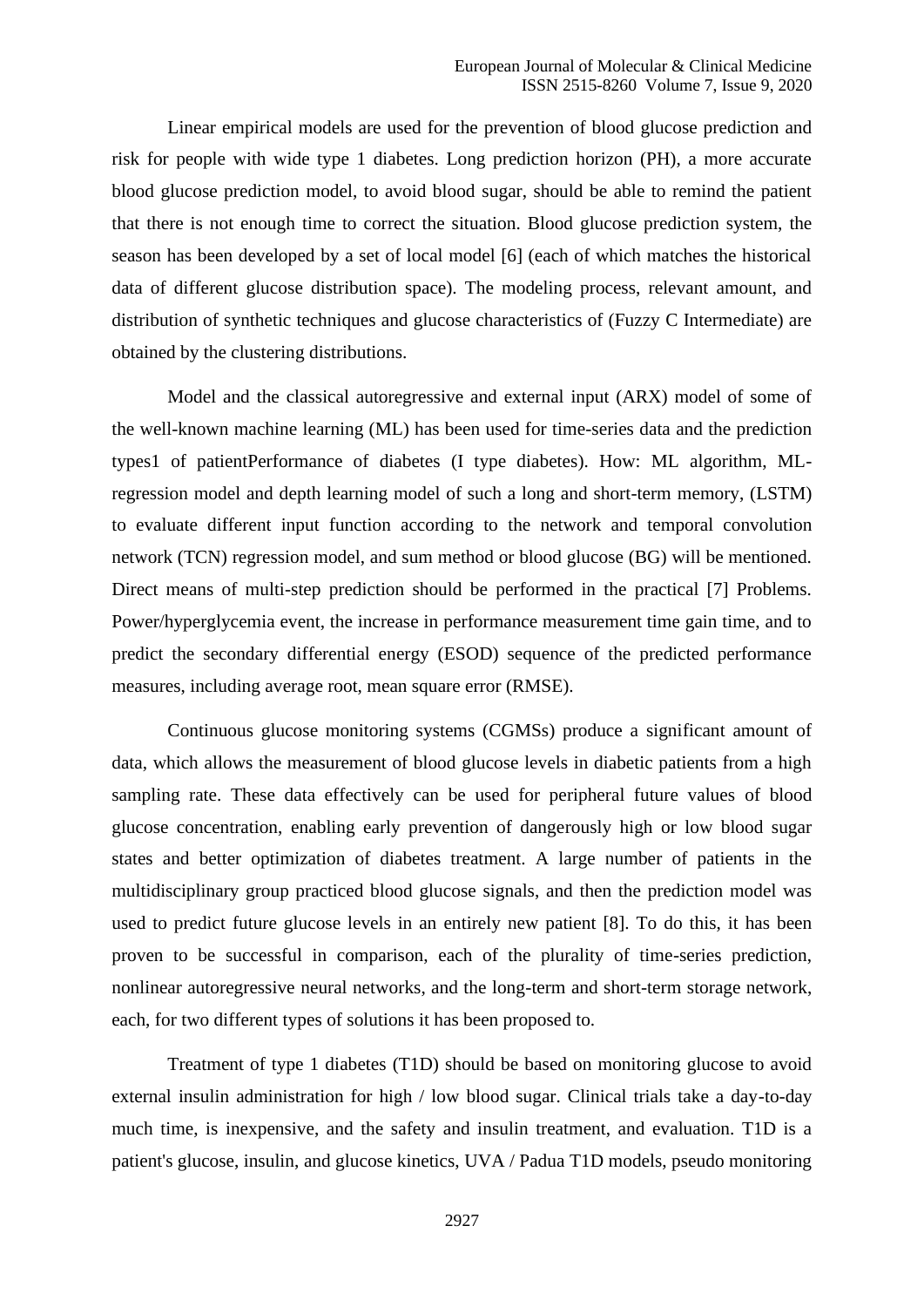glucose development, the result of the treatment of patients, a combination of such devices as a continuous glucose monitoring module, such as self-monitoring blood glucose (SMBG) insulin behavior manager describing the run through [9].

Relating to metabolic syndrome using situational risk factors, and) surveying machines; 2. Relationship between diabetes and metabolic syndrome (metabolic syndrome) and personal risk factors in non-conservative settings. The purpose of the process is to explore the use of data modeling techniques to create future predictions of diabetes, which balance the comparative effectiveness of training sets. Measuring individual risk factors for diabetic metabolic syndrome has been contributed to the development of logistic regression analysis in a non-conservative setting [10]the current analysis, diabetes is often inconsistent with the view that is associated with a low level of high-density lipoprotein (HDL).

It will be the advancement of technology to adjust the artificial pancreas (AP) system or closed-loop blood sugar. Its purpose is while tightening the level, is to reduce the burden of the current diabetes patients. Nevertheless, such as a diet and exercise, a major obstacle, a huge challenge to be present in the fully closed-loop system. BG control and type 1 diabetes patients who have been diagnosed with physical activity were discussed. It is used to inject insulin and supplements carbohydrates for control strategies hypoglycemia. The insulin mechanism is based on insulin feedback and nominal safety auxiliary feedback element (SAFE) layer, it is predicted by the algorithm. The proportional-derivative controller is based on the size proportional differential control. [11].

Graphics processing units (GPUs) may become available to a new generation of graphics, and increasingly cloud computing services can be used in clinical applications with parallel computing. Also, deep learning is suitable for computing workstations that typically have multiple units that allow large data sets to be distributed when used in parallel on each GPU distributed among multiple workloads. Type 2 diabetes mellitus (T2DM) patients and deep learning techniques for predicting adverse events using the classic machine, assessing F1 as an indication of accuracy, precision, recall, and evaluation of conducted and used symptoms [12]. Best performance for predicting acute myocardial infarction, the balance of the linear discriminant analysis (LDA), and support vector machine (SVM), obtained by the accuracy of the weight and models.

The number of breast cancer patients, especially as the aging of the population, has increased. The procedure, using mammography for screening, better, potentially, more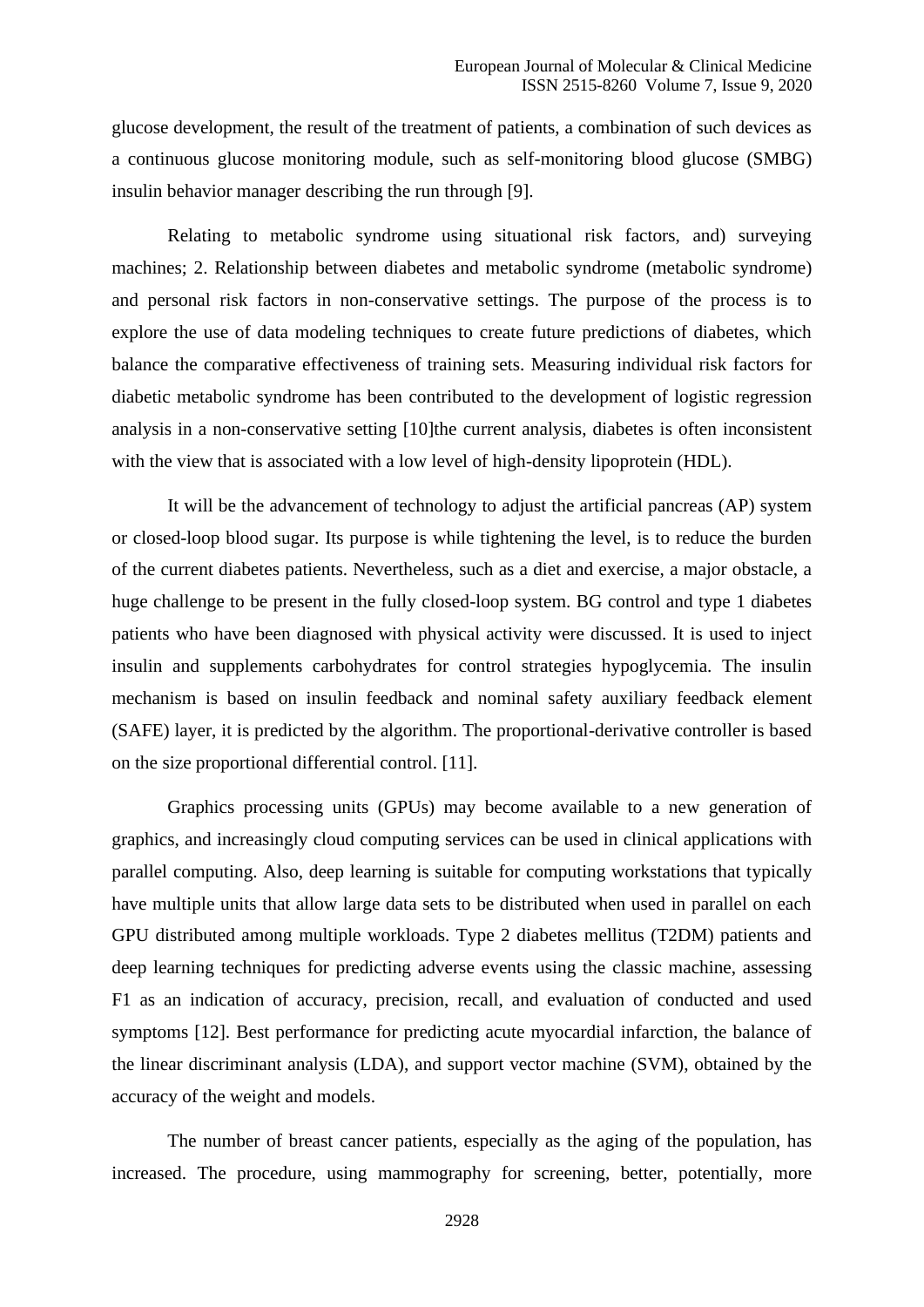efficient. When it comes to medical imaging, the room for improvement is always there. Early detection of cancer, can reduce the risk of death in cancer patients. Deeper learning methods are two of the demonstration network for the detection of breast cancer. The entire upgrade process, image pre-processing, including the classification and performance evaluation [13]. It has a deep learning model, network performance, it uses the IRMA data set VGG16 and ResNet50 to classify the defect of a normal tumor.

Deep Learning Feature Disassembly and Modeling has shown it's intrinsic and advantages to fit it. It has been used in the field of broadcasting and collaboration to verify data with drones to detect defects in promotion and transmission devices. Abnormality is used to improve diagnostic accuracy and many other important object diagnostics. Preprocess images and enable parallel image prediction [14]. Includes image pre-processing, defogging cycle, and finally target detection through link logic judgment.

All of the artificial intelligence systems have the training needs of big data. More specifically, the image of the object detection artificial intelligence, you need a large-scale training. This is, by training a crawler on the Internet, you can download from the Internet. However, most of the cases, the image that is collected by crawlers, is often inaccurate. [15] Without proper pre-treatment, you will not be able to use the workplace training data of any of artificial intelligence. Preprocessing system for training track for the collected image by YOLO. It will be the integration of the system is possible.

Gear failure, because mainly occur in the microstructure or material level, only their effects can be monitored indirectly at the system level. Early detection of gear surface can be presented with significant challenges. The classifier is then used to rely on extraction from features of a system for detecting the characteristics of the gear failure. Deep rotation is based on a neural network transmission learning method. A learning system, it was suggested that consists of two parts. The first part, using extracts from the automatic input, is constructed with a pre-training deep neural network, and the second part is completely the gear that requires misclassification of train functions it is connected. Test data platform [16].

The new sensor technology is the automatic detection of kidney disease. The concentration of urea in the saliva has been monitored. The new detection method has been introduced to monitor the level of the sample of urea. Further, to analyze the received signals of the sensor, the depth of the one-dimensional is realized, and the support vector machine (SVM) neural network (CNN) algorithm convolutional built into classifier [17] Learning Has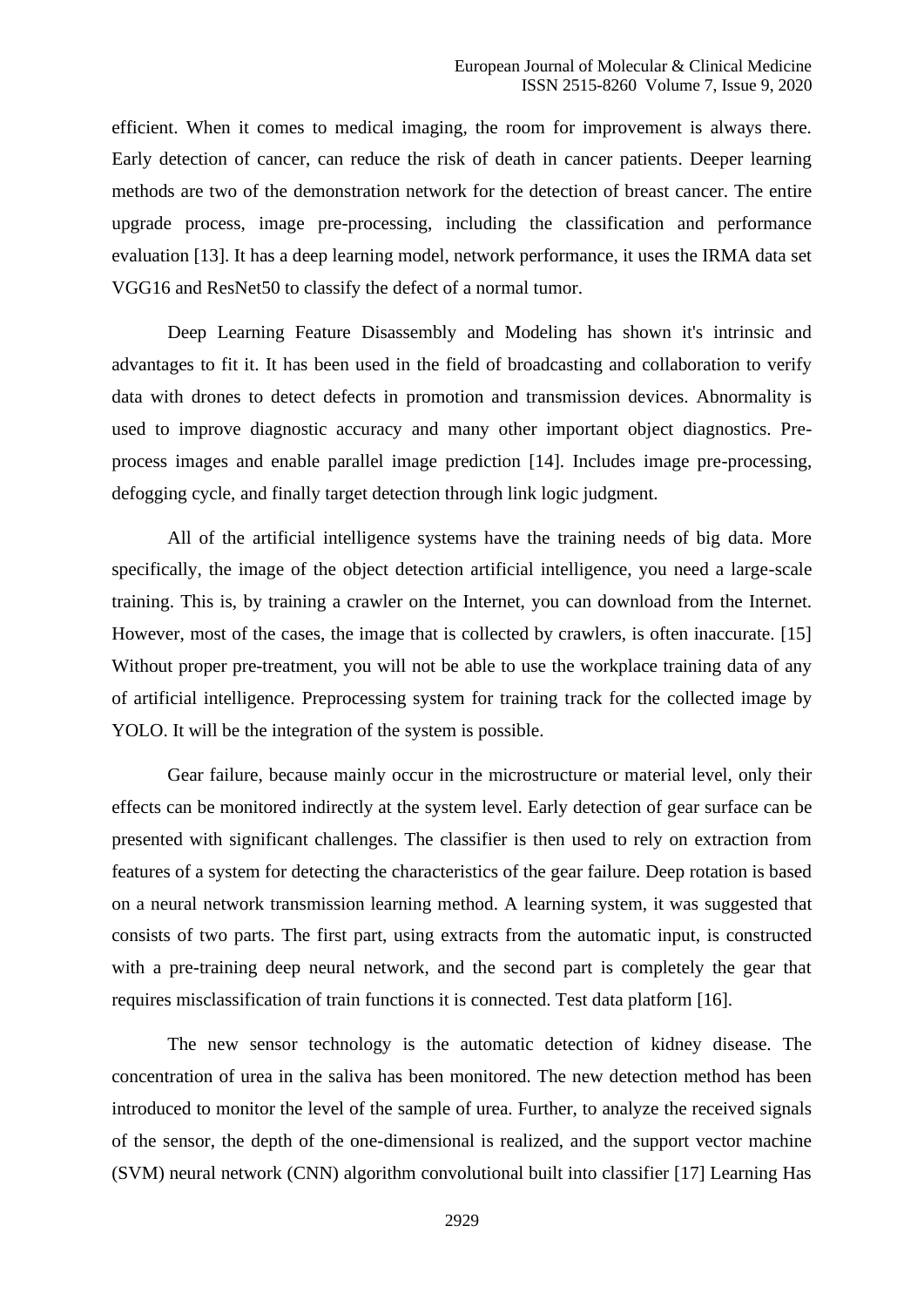been done. The integration of the classification accuracy network will be used to strengthen Flights from CNN-SVM.

Automated classification based on deep learning for the treatment of frequency of worsening chronic obstructive pulmonary disease (COPD). Three-layer Deep Belief Network (DBN) consists of two hidden layers and a visible light layer to create a derivative model and analyze the degeneracy of model power. Subjects from the COPD gene family were defined as the number of episodes per year marked by the frequency of worsening [18]. The DBN weights feature different layers that have a good visual-spatial relationship between the basic key in analyzing the performances. Survey results indicate that the DBN is the most sensitive consensus medical authority and the diagnostic criteria for COPD.

Parkinson's disease (PD) is a progressive neurodegenerative disease with many kinetic and non-motor characteristics. Patients with PD face vocal cord injuries in the early stages of the disease. Therefore, the vocal cord-based diagnostic system is the precursor of a recent PD diagnostic study. Two structures based on convolutional neural networks have been proposed to use multiple groups of voice functions, Parkinson's disease. Previous models were trained from the dataset at the UCI Machine Learning Library and their performance Leave-One-Person-Out Cross-Validation (LOPO CV) verification [19]. Due to our data random class distribution F-measure and Matthews correlation slope indicators are used to accurately estimate.

A new deep learning system, deep-mass dictionary learning for medical multidimensional diagnostic analysis. The traditional dictionary learning method, which avoids the relationship between model and dictionary atoms, essentially combines the existing value mechanism into the dictionary atoms. At the same time, the use of data sets is dominated by patients using classical dictionary learning methods. The previous method professed profound dictionary learning. Layer train thinking layer, along with hidden layers, so that local information between layers can maintain their properties, reduce the risk of overlap, and improve the training and learning accuracy that each layer of the network can accumulate [20].

#### **3. Materials and method**

Diabetes can be caused by high sugar that is in the blood. Diabetes can cause diabetic retinopathy if it is not cured early. High blood sugar can affect the small blood vessels and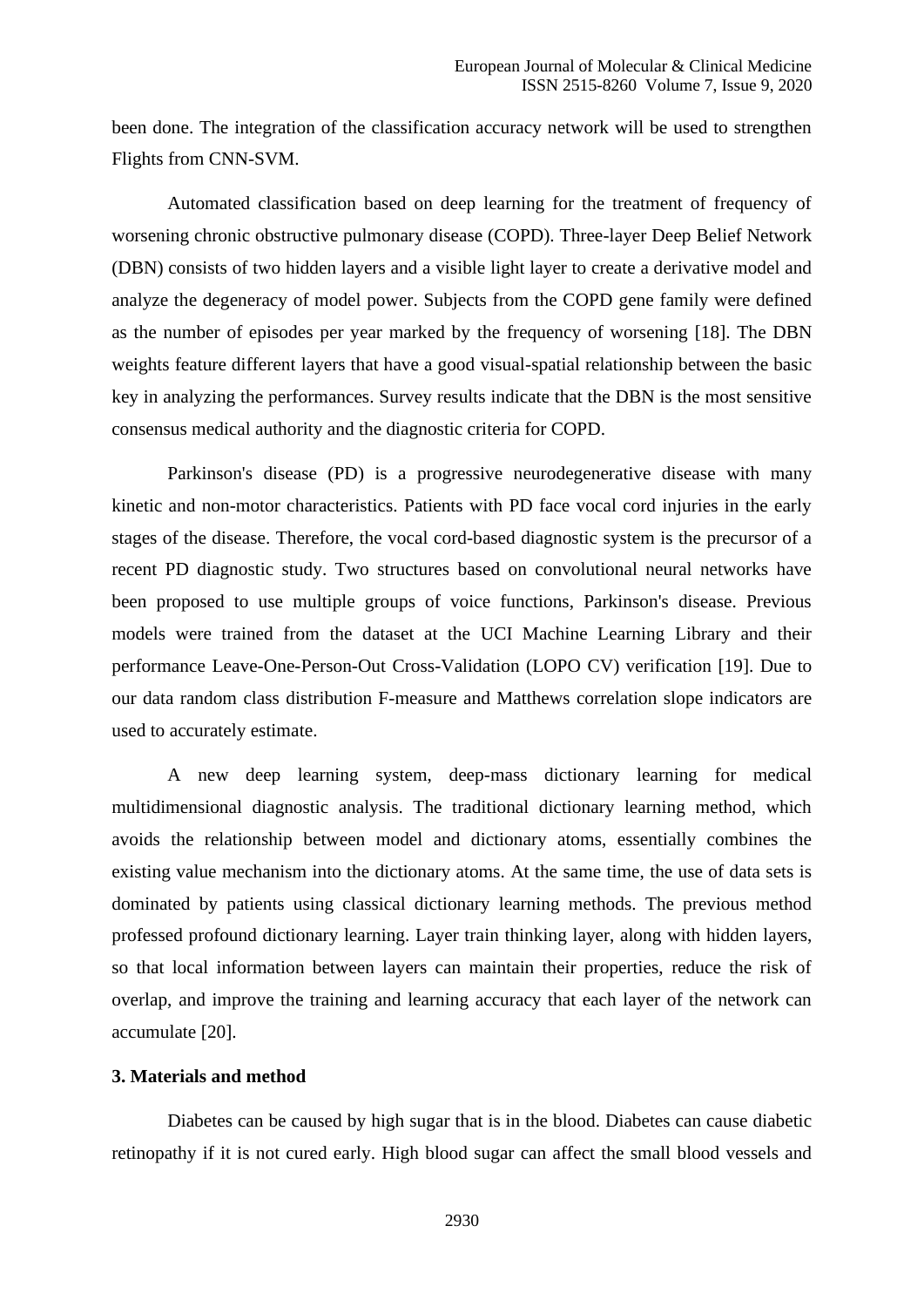cause the nervous system (diabetic neuropathy), which is known to be a major risk for diabetic retina, kidney, and cardiovascular disease. The patients with DR are determined from the retinal fundus color image. Color fundus images are widely used for early detection of the diabetic retina. Early detection of diabetic retinopathy by detection from microaneurysms in the fundus image. Microaneurysms are the first important indicator of retinal red spots in any diabetic retina. They appear as a small red swelling in the retina. Microaneurysms cause blood vessels are leaked in the retina. The proposed system microaneurysms fundus disease image in the retina can accurately early detect and predict the risk of Diabetic Retinopathy using deep learning (DL) methods. The proposed DL algorithms are Retinal Hidden Linear Selection (RHLS) algorithm that is used to preprocess the fundus image to remove noise and suppress unwanted distortions. Quick Convolutional Diagnosis (QCD) is used to classify fundus images that are normal or infected, which can improve efficiency, accuracy, and prediction in the low time. The proposed method QCD for early prognosis of fundus image can effectively predict non-diabetic retinal detachment.Diagnosis of diabetic retina consists of three stages from color fundus images there are pre-processing, feature extraction, and classification.

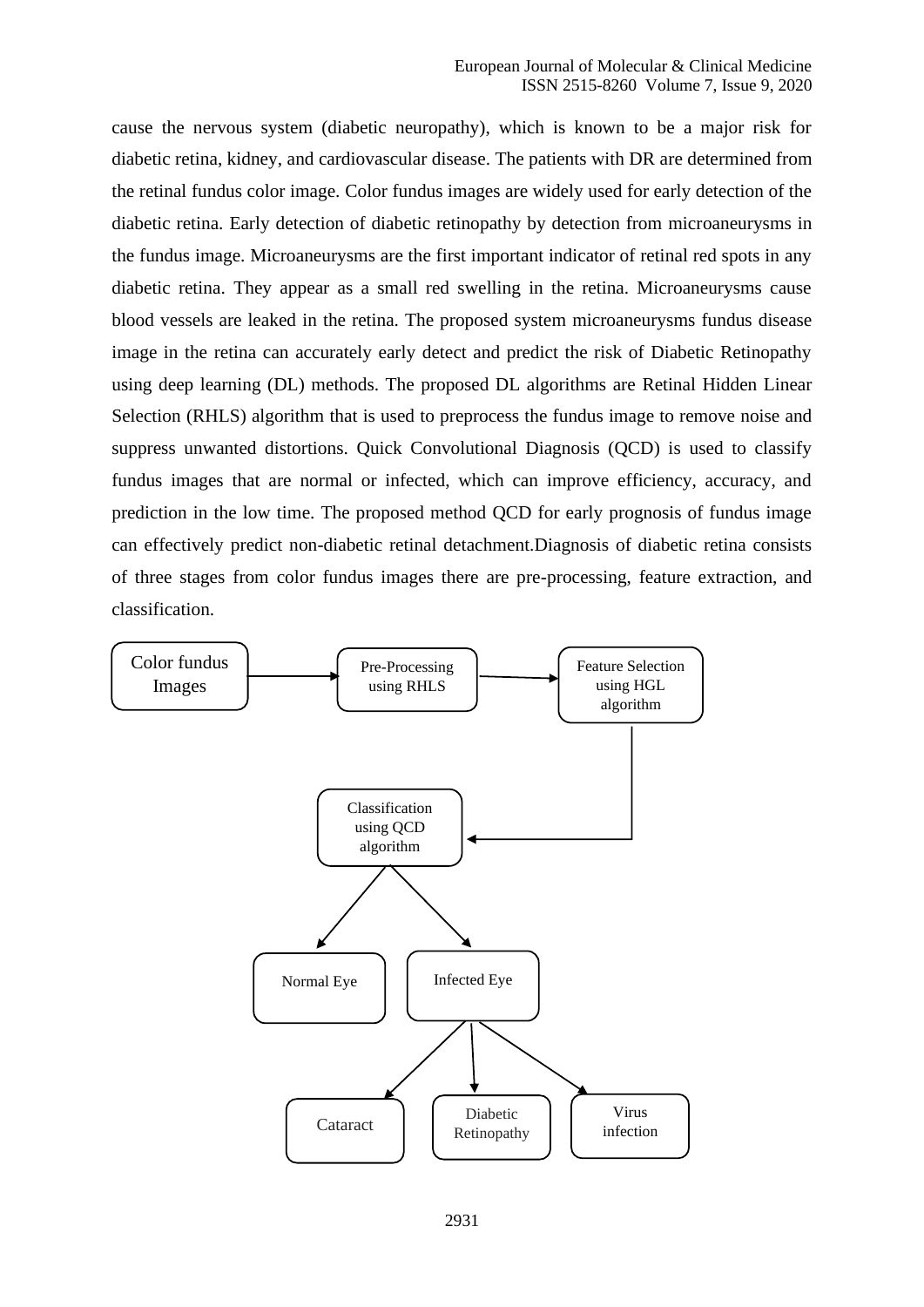#### **Figure 2:Block Diagram**

Pre-processing is important for detecting microaneurysms because medical images suffer from some noise, but rather in poor condition. So it is to remove using pre-processing of the fundus image is done to improve the contrast.Feature selection plays an important role in computer vision. Can be used to provide extracted features tutorials on the parameters of the classifier.DR classification is performed by Quick Convolutional Diagnosis (QCD). This is a huge success for QCD classification to improve DR detection.

#### **3.1 Pre-Processing**

Retinal Hidden Linear Selection (RHLS) is a common method of image preprocessing characterized by the image process. Pre-processing Involves distillation, normalization, fragmentation, and object identification. The output at this point is a set of key areas and items.The retina color fundus images often show light changes, poor contrast, and noise. So, the stage has to go to pre-processing these images. Enhancement is necessary because the fundus image suffers from non-uniform lighting and noise. It is used to remove noise, unwanted data. To improve contrast, the fundus image is preprocessing. This fundus image pre-processing be a step, which is to improve efficiency.

## **Algorithm Steps**

Input: Fundus image Dataset

Output: Pre-processing image Dataset

**Start** 

Step 1: Initialize the fundus image

Step 2. Read the fundus image

Step 3: Resize the image

Step 3. An accurate image of the process

Step 4.Improve clarity and remove noise from the fundus image

Exit

In the steps of this algorithm, some fundus images are collected, which makes the microaneurysms of the fundus image very sensitive from the DL process. The smoothest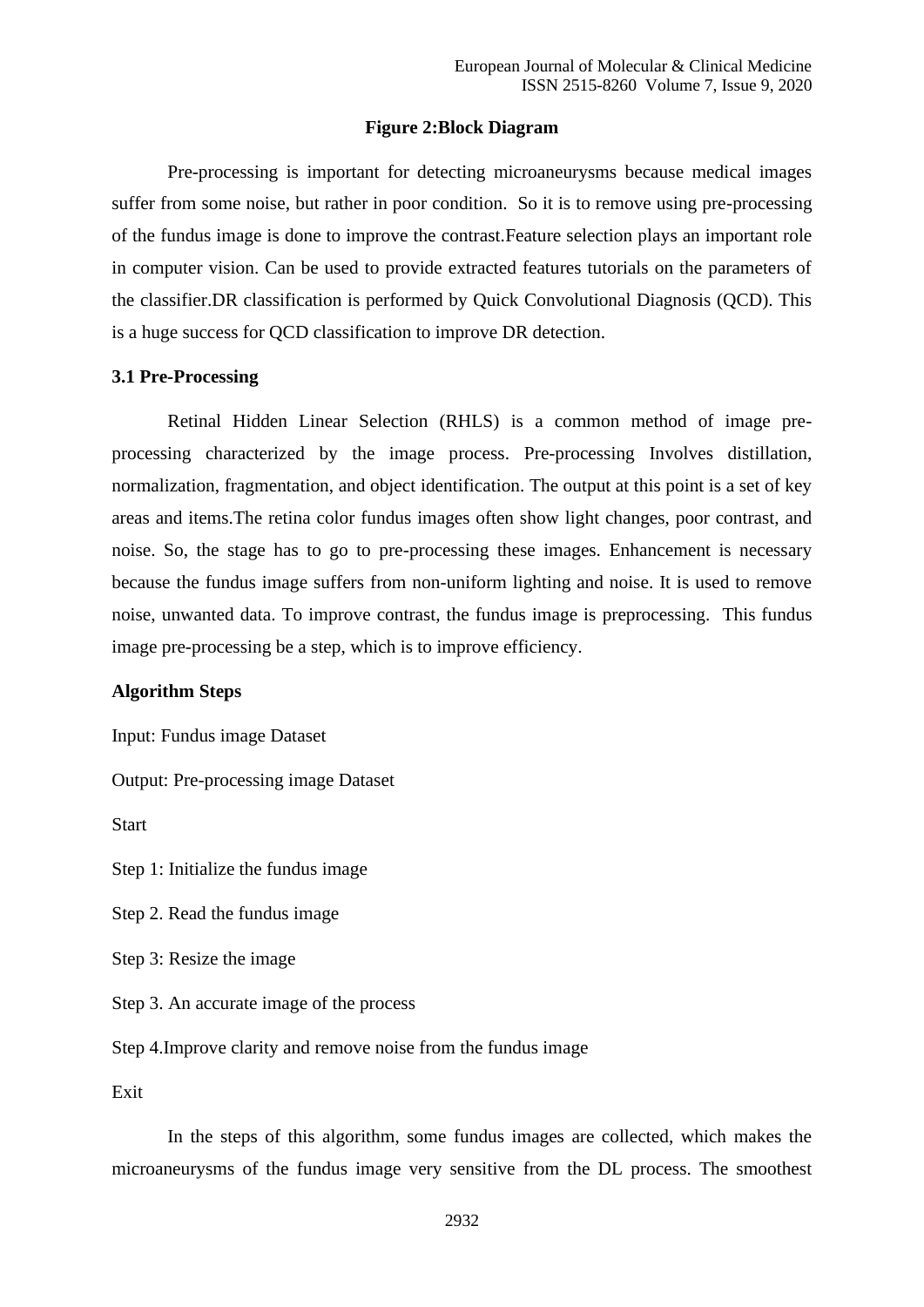method when preprocessing to remove noise to using the Retinal Hidden Linear Selection algorithm.



Figure 3: Preprocessing

Figure 3 above shows the pre-processing of fundus images.It removes unwanted data and noise from the fundus image. To improve contrast, the fundus image is processed. The fundus image pre-processing is a step is to improve efficiency.

#### **3.2 Feature Selection**

Feature selection is done after the preprocessing stage of fundus image processing is using the Haralick Grey Level (HGL) method. HGL is based on calculating the level of fundus images. Feature selection and classification of information related to each class is an important step in any system classification and target extract relevant information. In this process, the fundus images are derived to form the corresponding features as feature vectors. This fundus image feature selection is then used to identify the input via the classifier and the target output unit. It makes viewing these functions to differentiate between different categories because it makes it so much easier to distinguish.Features involve such as shape, texture, color, etc., are used to describe image content. Image features can be divided into sources.

## **Algorithm Steps**

Input: Pre-processing fundus images

Output: Feature selection images

**Start** 

Step 1.Initialize Pre-processed fundus image acquisition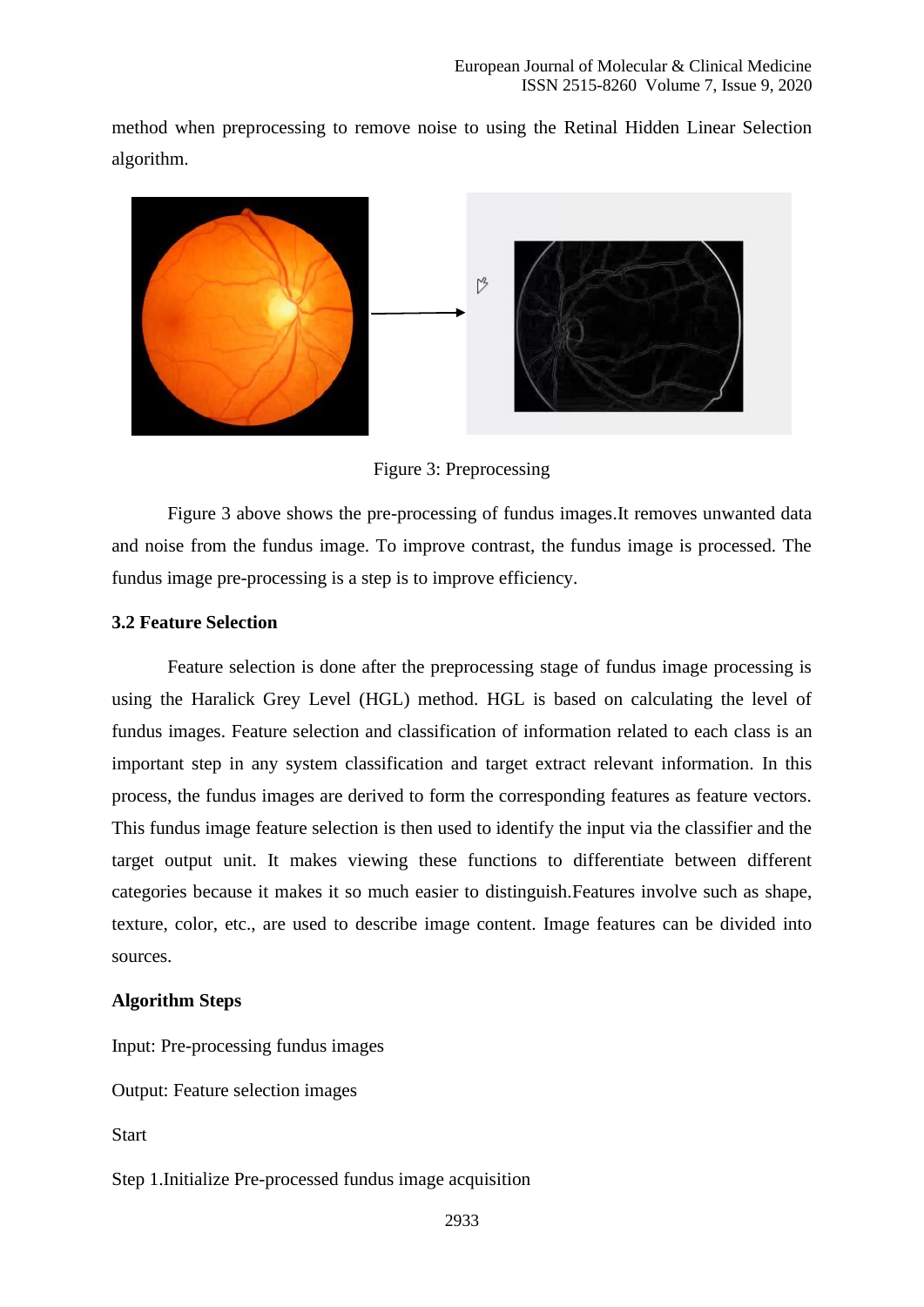Step 2.Collected training data set

Step 3. Convert gray level fundus images

Step 4. Find the best feature image dataset

# Exit

In the algorithm steps, Feature selection is the process of obtaining the most important image shape or edge based on the information obtained by the original. Facility Extraction requires finding a set of parameters that precisely define the shape of a character and are unique.



Figure 4: Feature Selection

The above figure 4 shows the features selected from the fundus image. Feature selection is used to identify some features of the retinal size, color, texture, and shape of the retina image.

#### **3.3 Quick Convolutional Diagnosis**

QCD is a classification for DR detection is being used. DR eyes and healthy eyes are divided into two types, such as QCD classified images. The color fundus image features parameters were calculated based on the QCD classification.The QCD parameters are trained in the Maintenance Package using two input functions such as partial and numeric. The average number and mean area of microaneurysms are considered at the threshold of DR classification. It is used to classify the color fundus images, which can be classified as a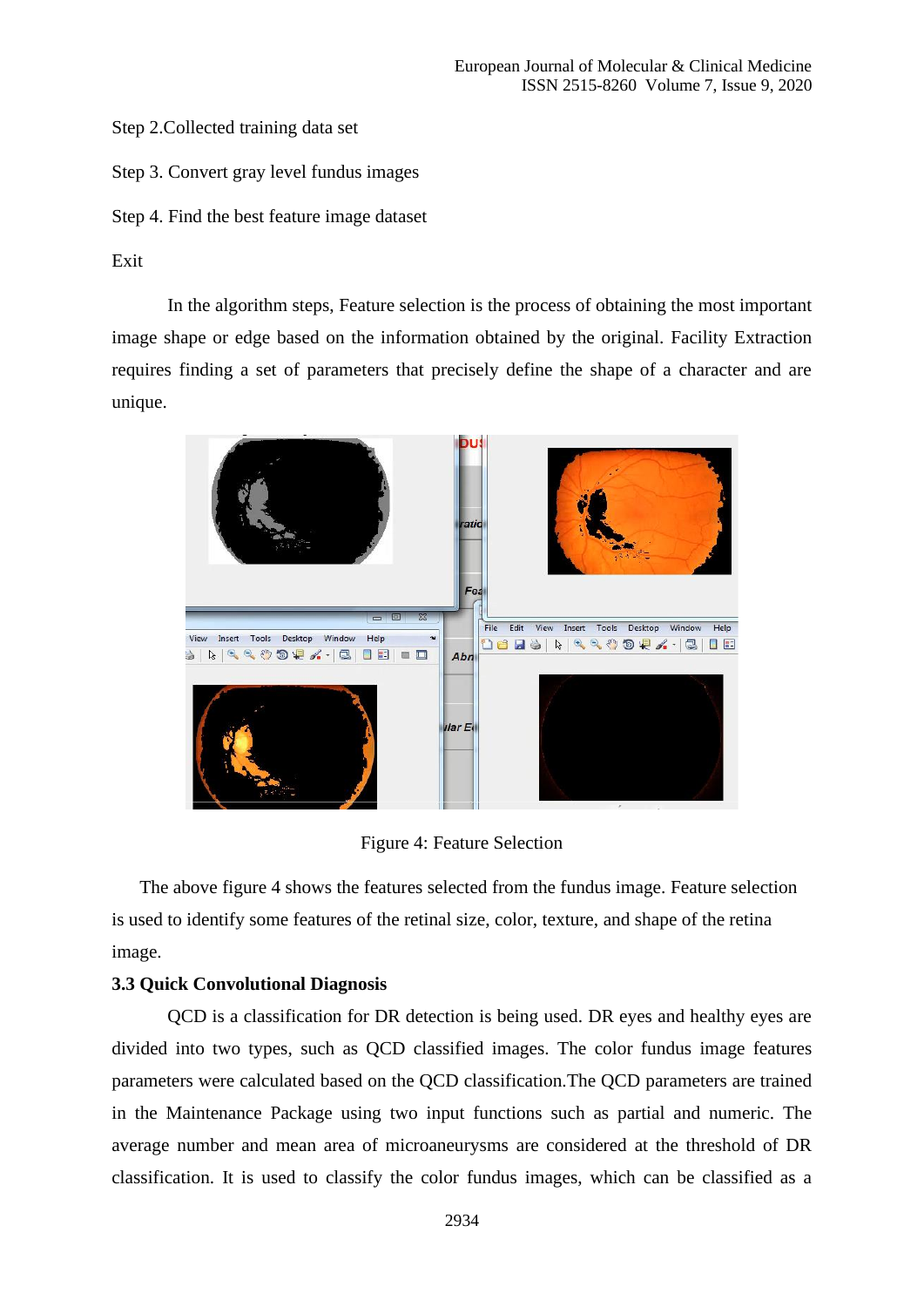normal eye or infected eye, which can improve efficiency, accuracy, and prognosis in less time. The proposed method for the early prognosis of fundus images QCD can effectively predict diabetic retinal detachment.

# **Algorithm Steps**

Input: Feature selection fundus images

Output: Classify normal eye or DR eye

**Start** 

Step 1: Initialize the Feature selection fundus image

Step 2:Read the feature selection images

Step 3: Analyze fundus images

Step 4: if ((EA==0) || (Bv<=170) || (MA<=150) && (OD<=928) || (HA<=180))

Normal Eye

Else

Infected Eye

Exit

EA= Exudates Area,  $Bv = Blood$  vessel area,  $MA = Microanewrysm$ , OD - Optic disc, HA = Hemorrhage.In this algorithm step, fundus classifies images as normal eye or infected eye.

# **4.Result and Discussion**

The Results and the proposed implementation execution results will be tested on the Matlab with the fundus image dataset shooting site. Performance appraisal testing Sensitivity, Specificity, and Classification accuracy results obtained during the re-execution phase. The test results are compared with the existing method of the Ensemble-Based system (EBS), Prognosis of Microaneurysm non - proliferative diabetic retinopathy (PMNPDR), and the proposed method is Quick Convolutional Diagnosis (QCD).

| Parameters used  | Values processed                          |
|------------------|-------------------------------------------|
| Input dataset    | Indian diabetic retinopathy image dataset |
| Simulation tool  | Matlab 2017 a                             |
| Number of images |                                           |

# **Table 1: Simulation parameters**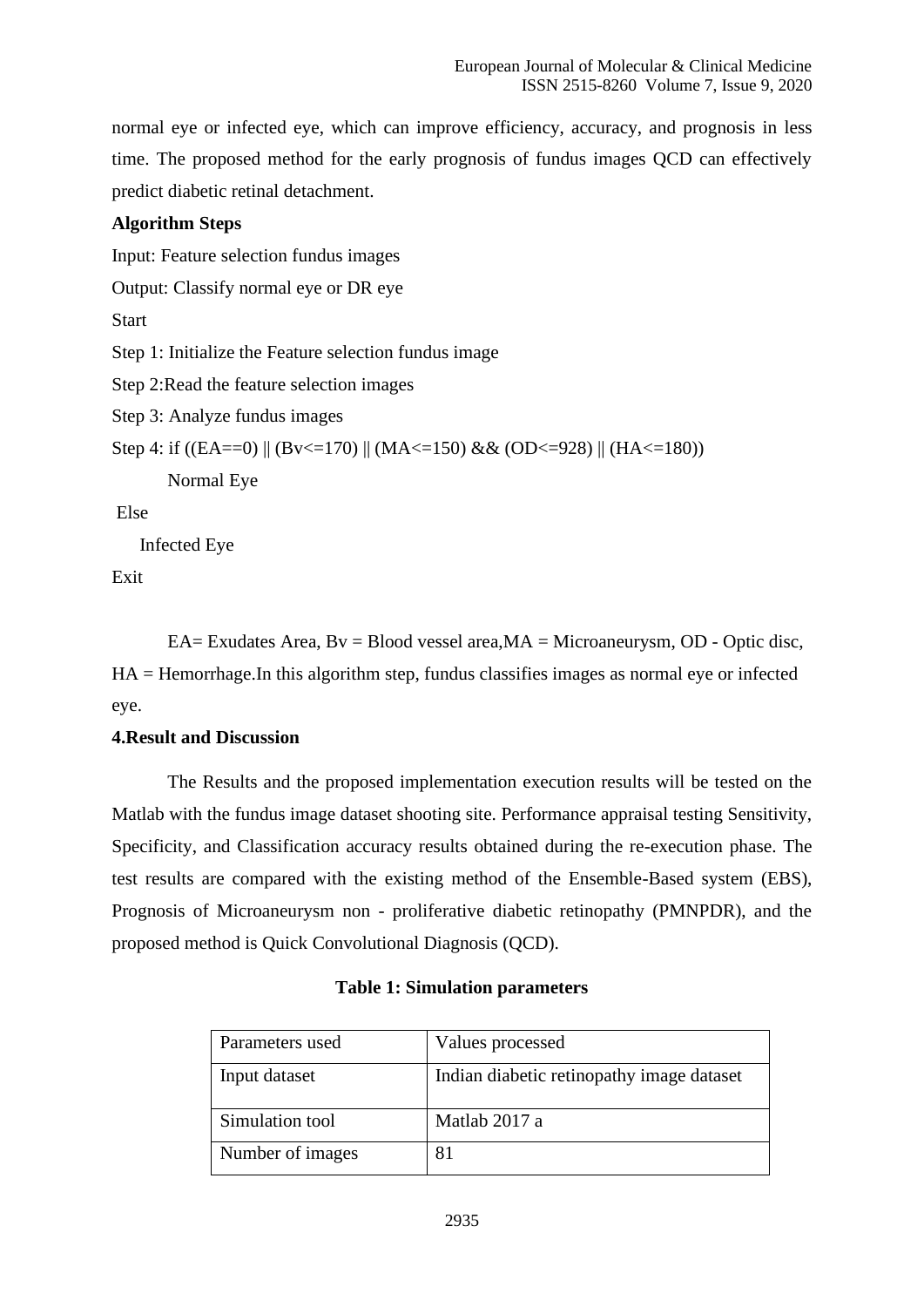| Trained images |  |
|----------------|--|
| Testing images |  |

Table 1 shows the color fundus image dataset that has been processed to test the performance of the proposed system in detail.

#### **4.1 SensitivityAnalysis**

Detection of DR can be a fundus image, link, or image pixel. Sensitivity tests are a fragment of the ratio of positive reactions or true positive ratios classified correctly.



Sensitivity=AP/ (AP +FN) x 100------- (1)

Figure 5: Performance of sensitivity analysis

Where AP – Actual Positive, FN – False-negative.A diverse pattern was observed from different fundus image datasets. DR specificity is shown in figure 5, which produces higher efficiency ratios than other methods of implementation above true positive accuracy. The accuracy of this proposed method results in 98%, as well as the existing system Prognosis of Microaneurysm non - proliferative diabetic retinopathy (PMNPDR), Ensemblebased system (EBC) providing 72% and 88%.

#### **4.2 Specificity Analysis**

Specificity positive predictive value properly rated Positive Values or True Negative rates ratio rated negative values are rated as part of the rated value.

Specificity= 
$$
AN/(AN + FN)
$$
 x 100 --- (2)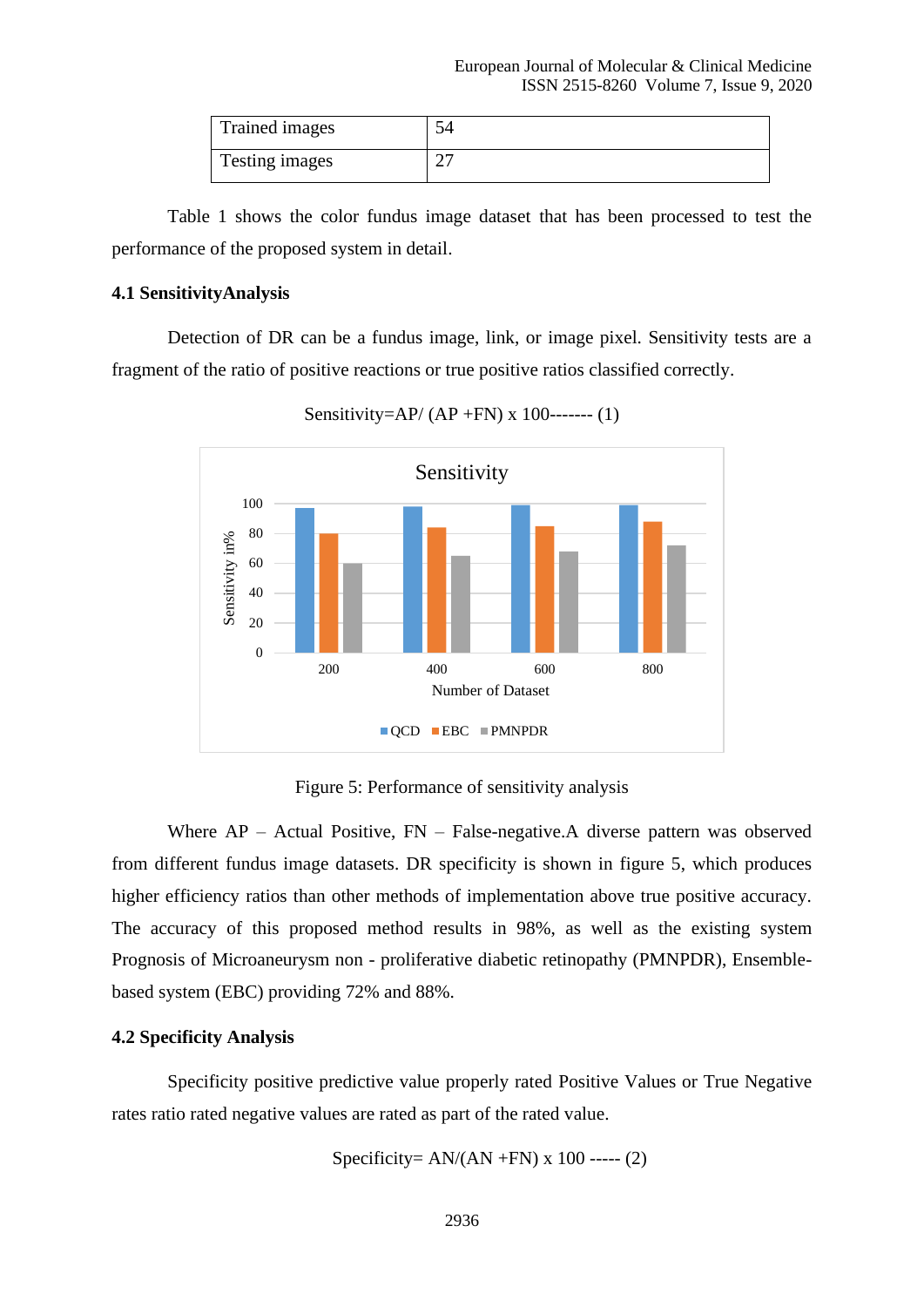

Figure 6: Performance of specificity analysis

Where AN-Actual Negative, FN- False Negative. Figure 5 uses the specificity analysis of different fundus images. Different test values were generated in different ways in the database. The proposed system is a specificity of this greater than other methods, and the QCD gives a review of the proposed method for analyses the specificity ratio is 98%. Similarly, existing methods EBC and PMNPDR provide 76%, 89% results, respectively.

#### **4.3 Accuracy of classification**

The proposed method for classification combined with the classification accuracy improvement method in the microaneurysms fundus images proved its effectiveness. The purpose of the evaluation cycle is therefore determined by their successive images.

Classification=  $(AP+AN)/(AP+AN+FP+FN)$  x 100 ------ (3)

| Number of | EBS in % | PMNPDR in % | QCD in % |
|-----------|----------|-------------|----------|
| dataset   |          |             |          |
| 200       | 64       | 75          | 92       |
| 400       | 68       | 78          | 95       |
| 600       | 71       | 81          | 97       |
| 800       | 75       | 86          | 98.9     |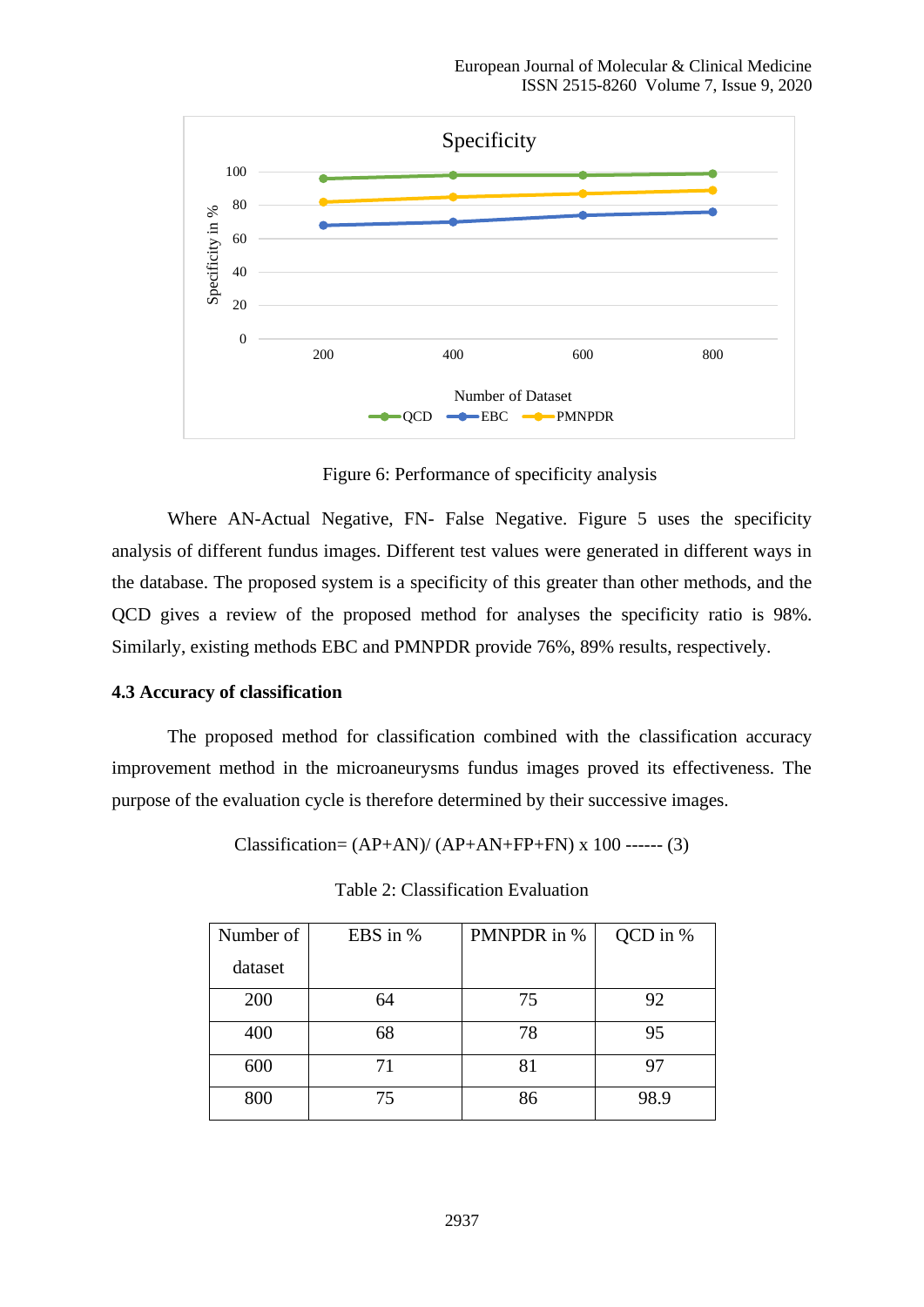Where AP- Actual Positive, AN- Actual Negative, FP- False Positive, FN- False Negative. Table 2 shows the proposed QCD system classification accuracy assessment.



Figure 7: Accuracy of classification analysis

Another method shown in figure 7 builds to make the accuracy of classification for fundus images at different levels above. The proposed system predicts a greater impact and more accurate results for classification performance than many other methods. As a result, the proposed by this method at microaneurysms fundus images classification of accuracy gives is 98.9%, as well as the existing methods, provide EBC and PMNPDR offer 75% and 85%.

## **5. Conclusion**

The enhanced scheme proposed in this novel is used to diagnose diabetic retinopathy precisely determined by the microaneurysms color fundus images identifying the normal eye or DR eye using deep learning algorithms. The proposed algorithm Retinal Hidden Linear Selection (RHLS), and Quick Convolutional Diagnosis (QCD) proved to be more efficient than other existing methods. The proposed method gives the sensitivity ratio is 98%, specificity ratio is 98% and the accuracy of classification is 98.9% are proven high performance compared to other existing methods.

## **Reference**

1. Md. KamrulHasan; Md. AshrafulAlam, "Diabetes Prediction Using Ensembling of Different Machine Learning Classifiers", IEEE Access (Volume: 8 ),2020.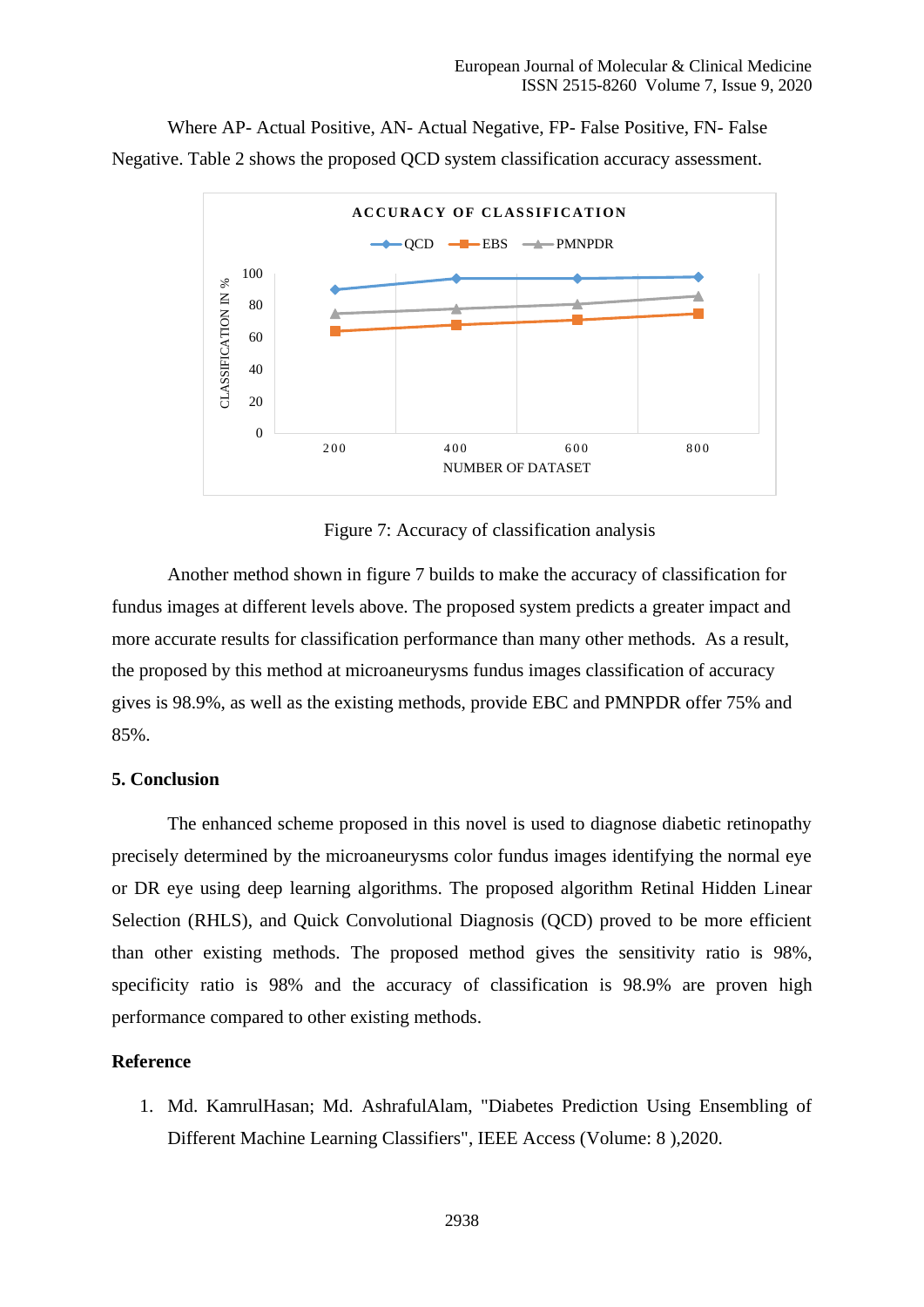- 2. Wang; Weijia Cao, "DMP\_MI: An Effective Diabetes Mellitus Classification Algorithm on Imbalanced Data With Missing Values Qian", IEEE Access (Volume: 7),2019.
- 3. Norma LatifFitriyani; Muhammad Syafrudin, "Development of Disease Prediction Model Based on Ensemble Learning Approach for Diabetes and Hypertension", IEEE Access (Volume: 7), 2019.
- 4. AleksandrZaitcev; Mohammad R. Eissa, "A Deep Neural Network Application for Improved Prediction of HbA1c in Type 1 Diabetes", IEEE Journal of Biomedical and Health Informatics ( Early Access ), 2020.
- 5. S. Lekha; Suchetha M, "Real-Time Non-Invasive Detection and Classification of Diabetes Using Modified Convolution Neural Network", IEEE Journal of Biomedical and Health Informatics (Volume: 22, Issue: 5, Sept. 2018).
- 6. Islam Montaser; José-Luis Díez, "Seasonal Local Models for Glucose Prediction in Type 1 Diabetes", IEEE Journal of Biomedical and Health Informatics (Volume: 24, Issue: 7, July 2020).
- 7. JinyuXie; Qian Wang, "Benchmarking machine learning algorithms on blood glucose prediction for Type 1 Diabetes in comparison with classical time-series models", IEEE Transactions on Biomedical Engineering (Early Access)2020.
- 8. Alessandro Aliberti; Irene Pupillo, "A Multi-Patient Data-Driven Approach to Blood Glucose Prediction", IEEE Access (Volume: 7)2019.
- 9. Martina Vettoretti; Andrea Facchinetti, "Type-1 Diabetes Patient Decision Simulator for In Silico Testing Safety and Effectiveness of Insulin Treatments", IEEE Transactions on Biomedical Engineering (Volume: 65, Issue: 6, June 2018).
- 10. SajidaPerveen; Muhammad Shahbaz "Metabolic Syndrome and Development of Diabetes Mellitus: Predictive Modeling Based on Machine Learning Techniques", IEEE Access (Volume: 7), 2018.
- 11. AleixBeneyto; Arthur Bertachi, "A New Blood Glucose Control Scheme for Unannounced Exercise in Type 1 Diabetic Subjects", IEEE Transactions on Control Systems Technology ( Volume: 28, Issue: 2, March 2020).
- 12. Daniel Sierra-Sosa; Begonia Garcia-Zapirain, "Scalable Healthcare Assessment for Diabetic Patients Using Deep Learning on Multiple GPUs", IEEE Transactions on Industrial Informatics ( Volume: 15, Issue: 10, Oct. 2019 ).